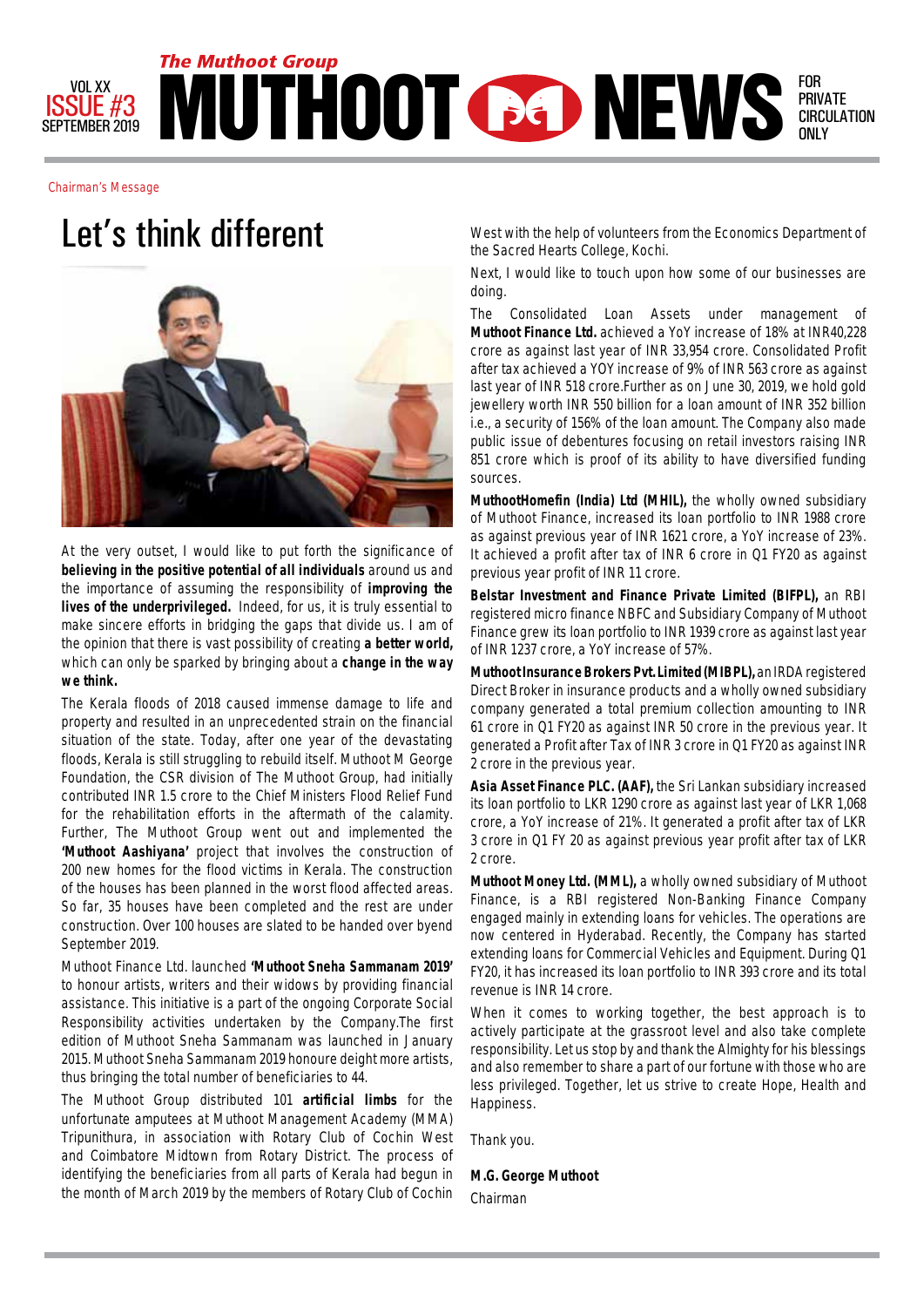

## Muthoot M George Foundation hands over the houses under Muthoot Aashiyana Project



The key handing over ceremony was graced by HH Dr. Mathews Mar Timotheus, Assistant Metropolitan of Chengannur Diocese, Mr. George Alexander Muthoot, Managing Director, The Muthoot Group, Mr. George Thomas Muthoot, and Mr. George Jacob Muthoot, Joint Managing Directors, The Muthoot Group. Mr. Karunakara Kurup C R, Senior Regional Manager, Muthoot Finance Ltd, Kozhencherry Region, Mr. Babu John Malayil, DGM-

Corporate Communications, The Muthoot Group, Mr. Sam, RO Manager, Muthoot Finance Ltd, Kozhencherry Region, etc. were present on this occasion

**Keethottathilppadi**,

**Pathanamthitta.**





The key handing over ceremony was done by Justice Benjamin Koshy, Independent Director, Muthoot Finance Ltd. along with Mr. George Varghese, Director, MITS. Dr. Neelakandan, Principal, Dr. Babu Kurien, Professor - Dept. of Civil Engineering, Mr. Dileep M, Associate Professor - Dept. of Civil Engineering, MITS, Mr. Babu John Malayil, DGM - Corporate Communications, The Muthoot

Communications, The Group, Mr. Vinod Kumar, Regional Manager, Muthoot Finance Ltd, Ernakulam Region, etc were present on this occasion.

**Beneficiary name: Ramlath Nazar, Mecheriparambu, Eloor North, Udyogamandal PO, Ernakulam Ernakulam.**



Updates on Muthoot Aashiyana project

Proposed : Construction of 200 houses

Handed over : 44 houses

Under construction : 83 houses (To be handed over in 3 months)



The key handing over ceremony was done by Mr. V D Satheesan, MLA, Paravoor along with Mr. K.R Bijimon, Chief General Manager, The Muthoot Group. Mr. Kiran G, JGM, Mr. Babu John Malayil, DGM- Corporate Communications, The Muthoot Group, Mr. Vinod Kumar, Regional Manager, Muthoot Finance Ltd, Ernakulam Region,

etc were present on this occasion. **Beneficiary name: Murukan P N, Padinjarekkattil, Pooyappilly, Vadakkekkara PO, North Paravoor Ernakulam.**





Mr. K.R Bijimon, Chief General Manager, The Muthoot Group, Ms. Tessy Titus, Panchayath President and Mr. Rajan Samuel, Managing Director, Habitat for Humanity India. Mr. C.V.Balasankar, GM – Credit & Operations, Mr. Babu John Malayil, DGM - Corporate Communications, The Muthoot Group, Mr. Sabu, Regional Manager, Muthoot Finance Ltd, Thrissur Region, etc were present on this occasion.

**Beneficiary name: Subrahmanian, Aikkaraparambil House, Annammanada PO, Venoorppadam, Trichur**

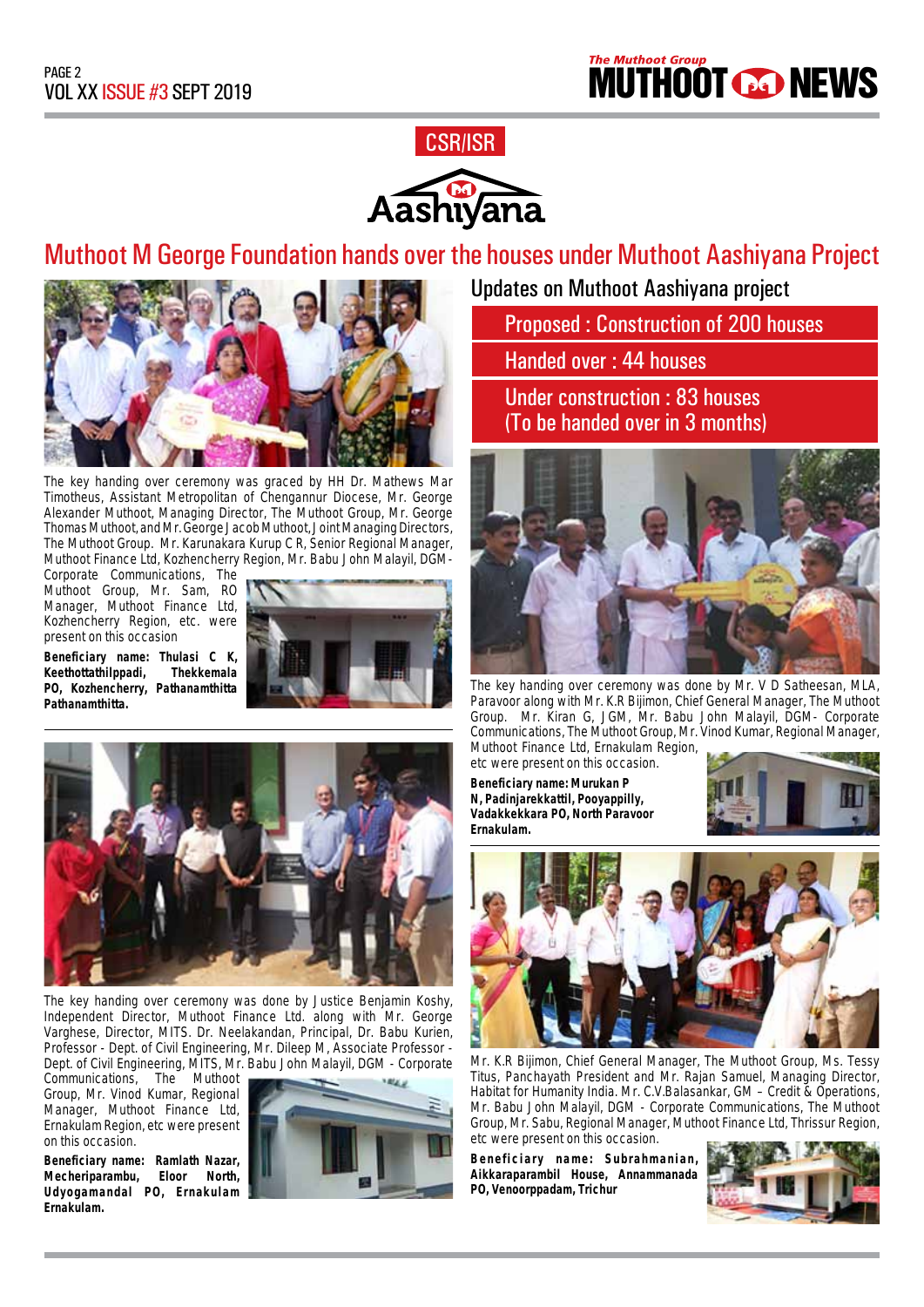

### "Muthoot Snehasancharini"

Muthoot M George Foundation, the CSR wing of The Muthoot Group, organised limb distribution camp "Muthoot Snehasancharini". Under the project, 101 artificial limbs for the unfortunate amputees were distributed at Muthoot Management Academy (MMA) Tripunithura, in association with Rotary Club of Cochin West and Coimbatore Midtown from Rotary District. This is the first time that a Resin model type free Limb camp of this magnitude is organized in India, for which Muthoot Group has played a vital role in organising and fully sponsoring the 101 Limbs.

The Limbs distributed were manufactured at Rotary Coimbatore Midtown Artificial Limb Centre by using materials mostly imported from Germany and United Kingdom. The conventional Resin Socket with Soch Foot and Suspension Sleeve model for Below Knee and TES belt model for Above Knee is user friendly, lightweight, durable, easy to wear and remove. The beneficiaries are spread over from all parts of Kerala. The process of identifying the beneficiaries from all parts of Kerala began from the month of March 2019 by the members of Rotary Club of Cochin West with the help of volunteers from the Economics department of the Sacred Hearts College, Kochi. The main causes for amputation due to accidents, Diabetic, Insect Bites, Gangrene and few other reasons attributes to the amputation.



The official inauguration of the project was done by His Holiness Baselios Mar Thoma Paulose II Catholicos of the East & Malankara Metropolitan. Mr. George Alexander Muthoot, Managing Director, The Muthoot Group presided over the function. The event took place in the august presence of Mr. George Thomas Muthoot, Jt. Managing Director, The Muthoot Group, Rtn. Virendra Chopra, Chairman, Artificial Limb Committee, Ms. Chandrika Devi, Municipal Chairperson, Tripunithura, Rtn. Achuthan Mathoor, President, Rotary Club of Cochin West, Rtn. Rajasekhar, District Governor Nominee Designated.



### Muthoot Cancer & Cardiac Care Official Launch



Muthoot Cancer & Cardiac Care Official Launch by Chennai Super Kings players in the Presence of Mr. George M Alexander, Executive Director, Muthoot Finance at an event organized in Bangalore.



Official handing over of Muthoot Cancer & Cardiac Care policies to The Muthoot Group Directors.

### Environment Day Celebration

As part of World Environment Day Celebration, Chengamanadu<br>Branch under Kollam region Branch under Kollam region<br>distributed 500 Saplings and Saplings and 500 Vegetable Seed Packets<br>in association with Junior association Chamber International (JCI) Kottarakkara Chapter. The pogramme was inaugurated by Mr. V.J Vijayakumar, Melila Grama



Panchayath President, Dr. Prof. Eapen Varghese, Rtd. Professor SG College, Kottarakara, Mr. Joe P Varghese, ARM Kollam, Mr. B. Raju, President, Junior Chamber International, Kottarakara, Mr. Manoharan. K, Rtd. Range Forest officer, Prof.T. J Johnson, Rtd. Principal, SG College Kottarakara & former Sr. Manager Muthoot Finance Ltd. Mr. Ashok Mathew, Branch Manager were present on this occasion.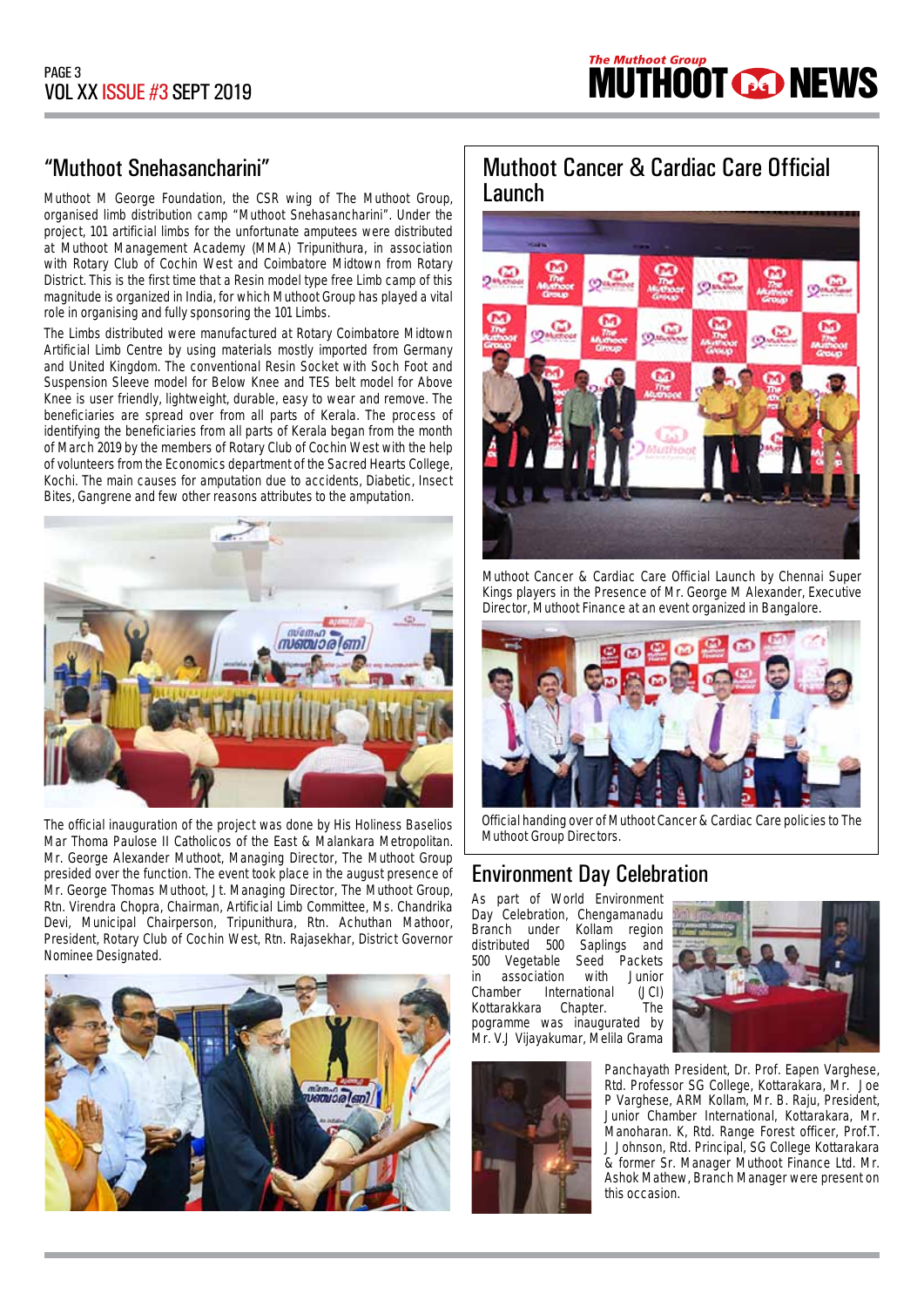

## The Muthoot Group launches Muthoot – CSK limited edition Silver Coins



The Muthoot Group, one of India's leading business conglomerates, launched Muthoot – Chennai Super Kings Limited Edition Silver Coin to commemorate its association with Chennai Super Kings. The function hosted at Hotel Crowne Plaza, Chennai at the hands of CSK Team Players Shane Watson, Deepak Chahar and Ambati Rayudu, Mr. George M George, Managing Director, Muthoot Leasing & Hospitality Services and Mr. Paul Andrew, CEO, Muthoot Precious Metals Corporation.

### Best Broker Award to Muthoot Insurance Brokers



Padma Bhushan Shri. R. Thyagarajan, Founder Chairman Shriram Group of Companies presenting the Best Broker award to Muthoot Insurance Brokers received by Mr. Thomas P Rajan, CEO, in the presence of Mr. Manoj Kumar Jain, Managing Director, Shriram Life in the Annual Sales Conference of the Company held at Chennai.

### Mutual Fund Great Race Contest Performance Award



Sri. George Jacob Muthoot, Joint Managing Director, The Muthoot Group handing over the Mutual Fund Great Race Contest Performance Award to Winners Mr. Simon Kurian (Sr. RM, Kollam) & Mr. Karunakara Kurup, (Sr. RM Kozhencherry), in the Presence of Mr. Ragesh G.R, Director and CEO of Muthoot Securities, Mr. Dhanesh Kumar (Kerala Head, TATA AMC), Mr. Vinod Raj, Regional Manager, Muthoot Finance Ltd, Trivandrum, North, Mr. Babukuttan Nair, ARM, Trivandrum South, Mr. Sarath T Das, Manager, WMS, MSTL and Mr. Sibi Paul, (BDM, MSTL), Trivandrum and a good gathering of the Employees of Muthoot Finance.

### Synergia 2019

Annual Offsite, Muthoot Insurance Brokers Kerala Team at Cardamom County, Thekkady.



Mr. George Alexander Muthoot, Managing Director, The Muthoot Group, addressing the gathering.







Top Regions of Kerala - Trivandrum, Ernakulam, Kozhencherry receiving awards from Mr. George Alexander Muthoot, Managing Director, The Muthoot Group in the presence of Mr. Manoj Kumar Jain, Managing Director, Shriram Life, Mr. Rahul Agarwal, CDO, Exide Life.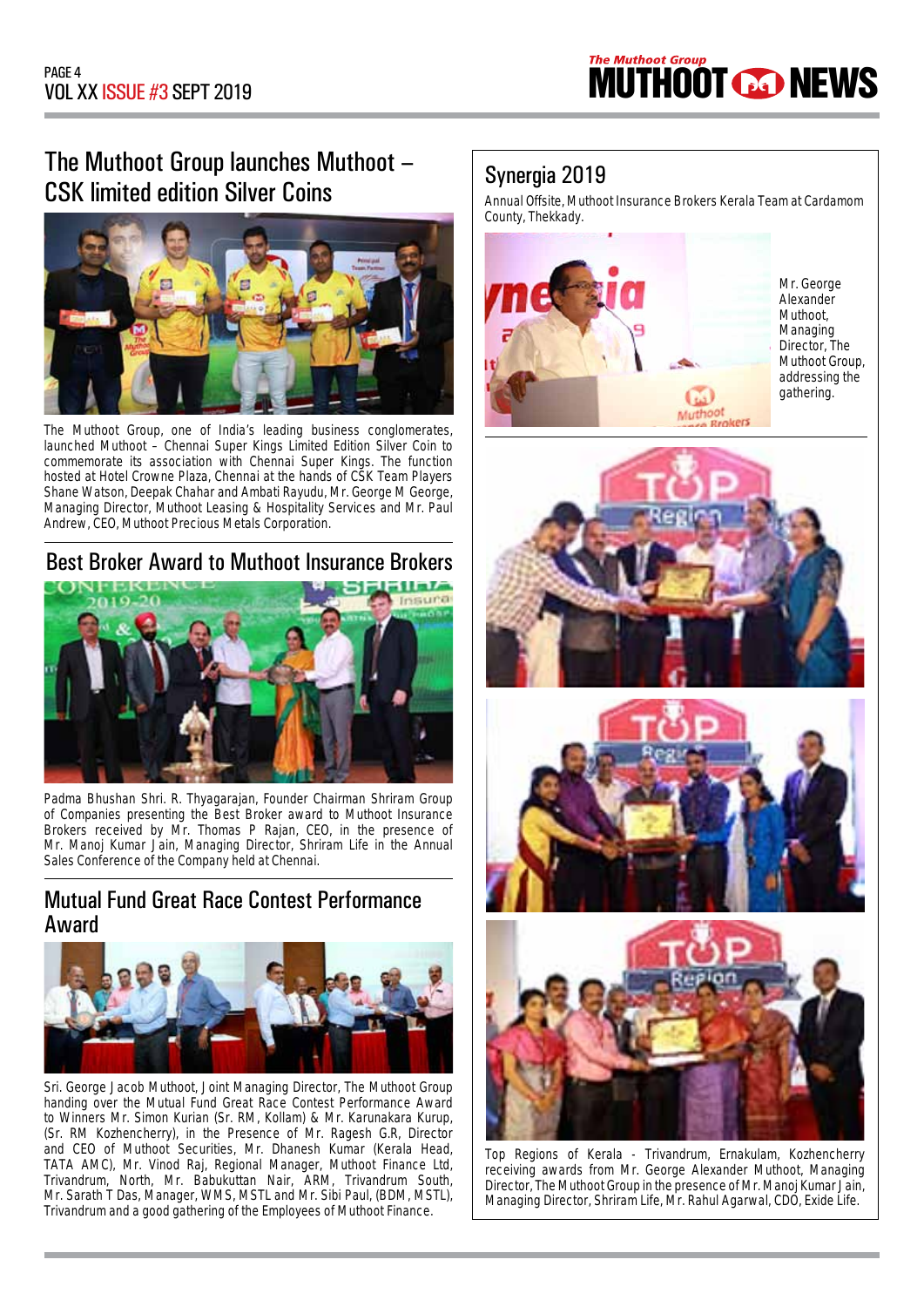# Muthoot Skill India Project | ISR Activities



Mr. Alexander George Muthoot, Deputy Managing Director, The Muthoot Group inaugurated Muthoot Skill India Project for 250 unemployed Youth in association with M/s. Centum Foundation in Faridabad. The Youth will be provided 200 hours of training in different Trades. The aim of the Project is to train our Youth and provide them with suitable employment.

Also seen in the Pictures are Mr. R.M Diwan, GM, Mr. Abhinav Iyer, DGM and Madam Aarti Chandna from the Centum Foundation.

### Junior Super Kings Inter School T20 Championship Industrial Industrial Inauguration of





As a part of ISR initiative Staff Members of Corporate office (North) and 5 Regional Offices of Delhi, 14 Cartons of Woolen Clothes which were handed over to Shri. Ravi Kalra, Founder of "The Earth Saviours Foundation", by Mr. Alexander George Muthoot, Deputy Managing Director, The Muthoot Group The Earth Saviours Foundation is an internationally recognized NGO and giving shelter to more than 450 destitute in his Ashram in Delhi NCR including abandoned Senior Citizens, Physically & mentally disabled people and people suffering from incurable diseases.

Mr. R.M Diwan (GM - Corporate Affairs) and Mr. Abhinav Iyer (DGM- Strategy & Marketing) were also present on the occasion.

Junior Super Kings Inter School T20 Championship 5th Edition was sponsored by The Muthoot Group and supported by TNCA was held in two phases. 64 schools from 12 districts participated.

The Trophy and Jersey were unveiled at VAP Hall, TNCA Club, Chennai. The guest of Honor were Mr. Ambati Rayudu and Mohit Sharma (CSK Team members). Mr. Abhinav Iyer DGM Strategy and Marketing, The Muthoot Group, Mr. B. Ramesh President – Marketing, The India Cements Ltd and Mr. K.S Viswanathan CEO- Chennai super Kings Cricket Ltd., were also present at the event.

The Grand finale was inaugurated by Mr. K.S Viswanathan, CEO Chennai Super Kings Cricket Limited. CSK bowler Karn Sharma was felicitated by Shri. George Jacob Muthoot- Joint Managing Director, The Muthoot Group. Other dignitaries present were Mr. S Shanmugam- Joint President, The India Cements ltd and Mr. S Ramkumar- Secretary, Tirunelveli District Cricket Association.

# Karamana Branch



Sri, George Jacob Muthoot, Joint Managing Director, The Muthoot Group, Inaugurating the newly shifted premises of Karamana Branch, Trivandrum South Region in the presence of Rev. Fr. Philip Issac. Asst. Vicar, St. George<br>Orthodox Cathedral. Orthodox Cathedral,<br>Palavam, Trivandrum, Trivandrum, Mrs.Pushpalatha<br>Ward Councilor, Councilor, Mr. Babukuttan Nair, Asst.Regional Manager, Trivandrum South Region, Staff members, Customers and other Business People of the area were also present.

Muthoot ATM Inauguration



Muthoot ATM inaugurated at Keerithodu Idukki by Shri. Roshi Augustine (Idukki MLA), presided by Smt. Rajeswari Rajan (Kanjikuzhy Gramapanchayath President) and Shri. Sunny M Joseph, Regional Manager, Muthoot Finance, Ltd, Thodupuzha Region.